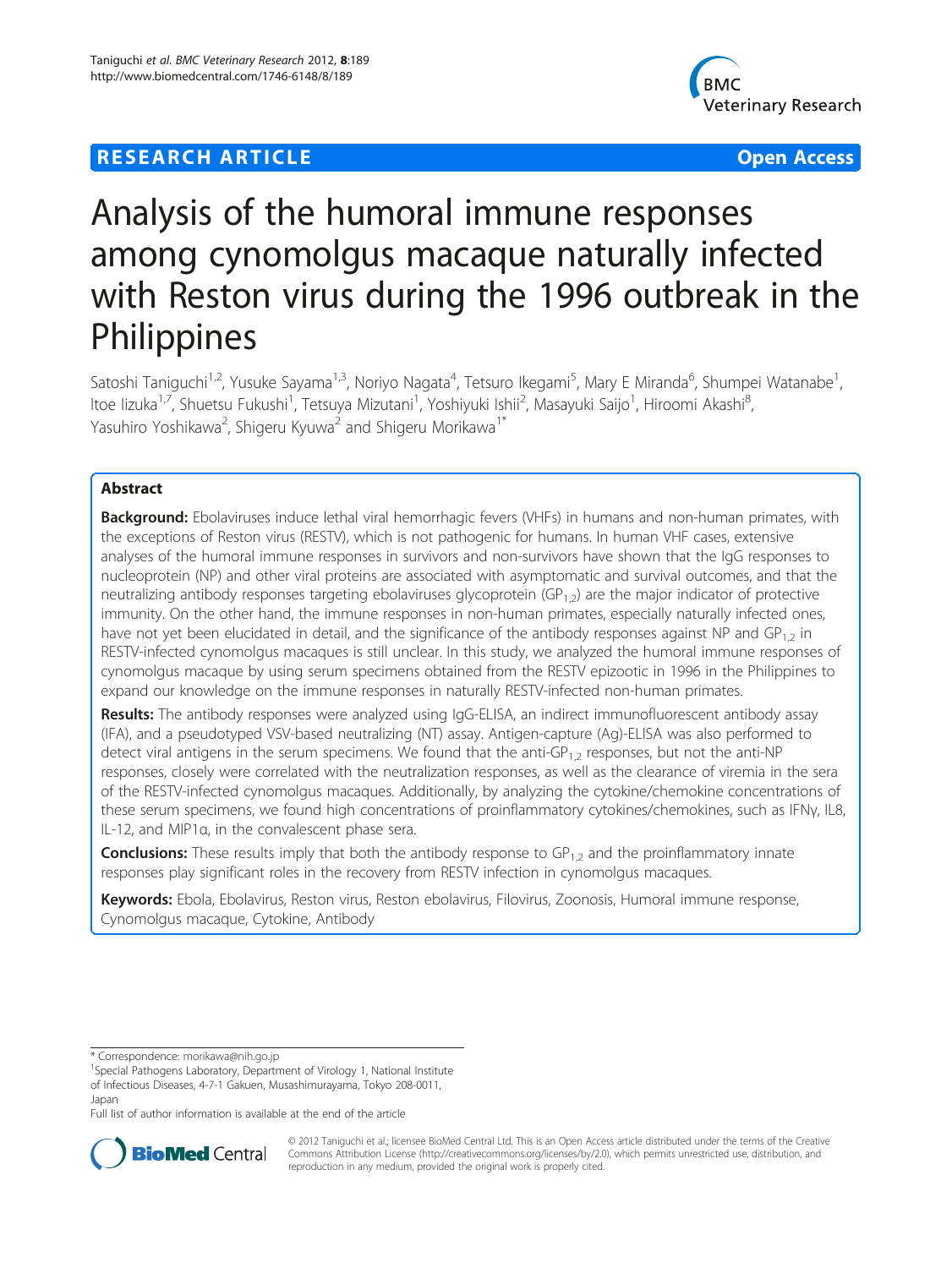## Background

The family Filoviridae includes three genera, Ebolavirus, Marburgvirus, and Cuevavirus. The genus Ebolavirus currently has five members: Bundibugyo virus (BDBV), Ebola virus (EBOV), Reston virus (RESTV), Sudan virus (SUDV), and Taï Forest virus [\[1](#page-8-0)]. Filoviruses induce lethal viral hemorrhagic fevers (VHFs) in both humans and nonhuman primates, while RESTV infection in humans is probably subclinical, yet it also causes highly lethal VHF in macaques [\[2,3\]](#page-8-0). RESTV epizootics among cynomolgus macaques emerged in 1989, 1990, 1992, and 1996. In all of these epizootics, the cynomolgus macaques originated in a single primate breeding facility in the Philippines [\[4\]](#page-8-0). Although the natural reservoir of RESTV remains unknown, RESTV was isolated from pigs in the Philippines, in addition to porcine reproductive and respiratory syndrome virus (PRRSV) and porcine circovirus type-2 in 2008 [\[5](#page-8-0)]. Considering the social impact of ebolaviruses, it is important to understand the endemic and epizootic status of RESTV in the Philippines.

In this study, we investigated the antibody responses of cynomolgus macaques that could be dead-end hosts for RESTV. Using serum specimens collected from cynomolgus macaques during a RESTV outbreak in the Philippines in 1996, we attempted to elucidate the significance of neutralizing antibodies to RESTV in viral clearance. We have previously established an enzymelinked immunosorbent assay (ELISA) and an indirect immunofluorescent antibody assay (IFA) specific for RESTV nucleoprotein (NP) [[6-8](#page-8-0)]. These assays are useful tools for investigating the signs of RESTV infection in cynomolgus macaques. In human cases, antibody responses against ebolaviruses have been analyzed extensively: IgG responses to NP and other structural proteins (e.g., VP40 and VP35) have been shown to correlate with asymptomatic and surviving cases, and neutralizing antibody responses targeting the ebolaviruses glycoprotein  $(GP_{1,2})$  appear to be the major indicator of protective immunity [[9](#page-8-0)].

On the other hand, proinflammatory cytokines/chemokines are known to play a major role in the pathogenesis of ebolaviruses infections in various species. Previous studies have shown an uncontrolled secretion of proinflammatory cytokines/chemokines to contribute to a fatal outcome in EBOV-infected humans [\[10\]](#page-8-0) and cynomolgus macaques [\[11\]](#page-8-0). Strong proinflammatory cytokine/chemokine responses are also observed in convalescent or asymptomatic cases [[12](#page-8-0),[13](#page-8-0)]. In RESTVinfected cynomolgus macaques, high viremia has been shown to induce the secretion of proinflammatory cytokines/chemokines [[14\]](#page-8-0). However, there have so far only been a limited number of studies on the impact of proinflammatory cytokine/chemokine responses in the convalescent phase of RESTV infection.

In this study, we grouped the cynomolgus macaque samples based on the presence of RESTV NP-antigen in sera and analyzed the antibody reactions and cytokine/ chemokine inductions to evaluate the presence of neutralizing antibody to RESTV. We found that the anti- $GP<sub>1,2</sub>$  responses, but not the anti-NP responses, were closely correlated with the neutralization antibody responses, as well as the clearance of viremia, in the sera of RESTV-infected cynomolgus macaques. Additionally, a high concentration of proinflammatory cytokines/ chemokines was detected in the convalescent phase specimens. These data suggest that both the anti- $GP_{1,2}$ responses and proinflammatory cytokines/chemokines play significant roles in the recovery from RESTV infection in cynomolgus macaques.

#### Results

RESTV NP-and  $GP_{1,2}$ -specific antibodies, neutralizing antibody responses, and the viral antigens in the cynomolgus macaque sera from the 1996 RESTV epizootic Twenty-seven serum samples derived from cynomolgus macaques that were either found already dead or had been euthanized at the facility were available. The presence of RESTV NP antigens was evaluated by antigen-capture ELISA [\[15\]](#page-8-0) or immunohistochemistry [[3](#page-8-0)], while that of anti-RESTV NP IgG was evaluated using IgG ELISA and IFA methods [[6-8\]](#page-8-0). RESTV NP antigens were detected in the liver in # 2182, 2612, 2615, 2669, 2739, 2921, 2644 and 2728, while RESTV NP was detected by antigen capture ELISA in the sera of #2182, 2612, 2408, 2615, 2669, 2739, 2921, 2721 and 2972. We therefore assumed that these cynomolgus macaques had suffered from the acute viremic phase of the disease. Seventeen of the 27 samples (#2408, 2615, 2669, 2739, 2921, 2728, 2180, 2181, 2189, 2190, 2191, 2195, 2404, 2693, 2696, 2713 and 2194) were positive for anti-NP IgG in IgG ELISA, while these samples all reacted in IFA. On the other hand, two samples (#2644 and 2719) were only positive in IFA. We considered the samples as anti-NP IgG-positive when either ELISA or IFA showed positive reaction. As a result, a total of 19 samples had anti-NP IgG. Cynomolgus macaques with anti-NP IgG consisted of NP antigen-positive (#2408, 2615, 2669, 2739, 2921, 2644 and 2728) and NP antigennegative groups (#2180, 2181, 2189, 2190, 2191, 2195, 2404, 2693, 2696 and 2713).

In order to examine whether the sera contained anti- $GP_{1,2}$  antibodies, we employed a  $GP_{1,2}$ -specific ELISA and IFA [[16](#page-8-0)]. RESTV  $GP_{1,2}\Delta TM$  prepared by a baculovirus expression system and RESTV  $GP_{1,2}$ -expressing HeLa cells were used as antigens for  $GP_{1,2}$ -specific ELISA and IFA, respectively. Anti-RESTV  $GP_{1,2}$  IgG were detected in 10 (#2180, 2181, 2189, 2190, 2191, 2195, 2404, 2693, 2696 and 2713) out of the 27 serum samples according to ELISA (37%), whereas the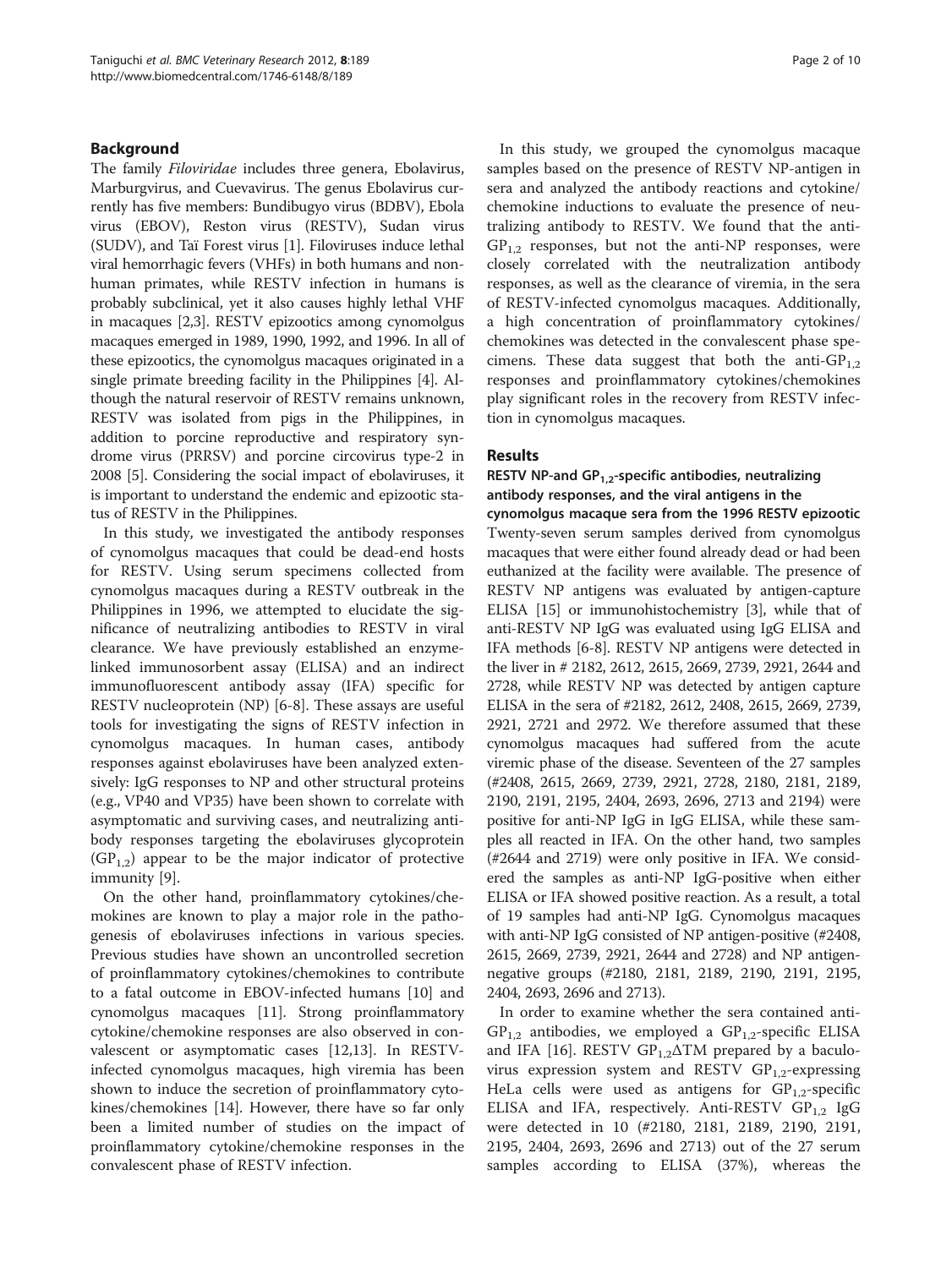<span id="page-2-0"></span>IgG-ELISA also showed positive reactions in the IFA, while one serum sample (#2194) was only positive in the IFA. Serum samples showing positive reactions in either the  $GP_{1,2}$ -specific IgG-ELISA or IFA were considered to be anti-GP<sub>1,2</sub> positive (11/27, 41%, Table 1). Interestingly, the sera derived from cynomolgus macaques in the acute viremic phase did not contain any detectable anti- $GP_{1,2}$ IgG, although they often contained anti-NP IgG.

We next attempted to detect the neutralization (NT) antibody response in the sera of RESTV-infected cynomolgus macaques. The VSV pseudotype RESTV  $GP_{1,2}$ (VSV-RESTV-GP<sub>1,2</sub>/GFP) was used for the NT assay [[17\]](#page-8-0). Twelve serum samples (12/27, 44%) neutralized the VSV-RESTV-GP<sub>1.2</sub>/GFP infection, with NT titers ranging from 80 and 640 (#2721, 2972, 2180, 2181, 2189, 2190, 2191, 2195, 2404, 2693, 2696 and 2713) (Table 1). The anti-GP<sub>1,2</sub> IgG were not detectable in #2721 and #2972 by IgG ELISA, while those samples both had a neutralizing activity. These two specimens showed a positive response for viral antigen in the Ag-capture ELISA and were thus considered to be collected in an early seroconversion phase.

All cynomolgus macaques at the facility were euthanatized regardless of clinical status and there was a possibility that some of the cynomolgus macaques had combined infection with simian hemorrhagic fever virus (SHFV) in the animal facility [[18\]](#page-8-0). Therefore, immune responses against RESTV did not always reflect the

Table 1 Antibody responses and viremic status of Reston virus-infected cynomolgus macaques

| Case ID                 | Anti-NP IgG              |            | Anti-GP <sub>1,2</sub> IgG |            | <b>NT</b>                | Ag-ELISA                     |                          | Overall     | Dead or      |
|-------------------------|--------------------------|------------|----------------------------|------------|--------------------------|------------------------------|--------------------------|-------------|--------------|
|                         | <b>ELISA</b>             | <b>IFA</b> | <b>ELISA</b>               | <b>IFA</b> |                          | liver                        | serum                    | status      | **euthanized |
| 2182                    |                          | <80        |                            | <80        |                          | $^{+}$                       | $\! +$                   | $Aq + NT -$ | euthanized   |
| 2612                    | $\overline{\phantom{a}}$ | <80        | $\overline{\phantom{a}}$   | <80        | $\frac{1}{2}$            | $\boldsymbol{+}$             | $\! +$                   | $Ag + NT -$ | euthanized   |
| 2408                    | $^{+}$                   | 10240      | $\overline{\phantom{a}}$   | <80        |                          | *ND                          | $^{+}$                   | $Ag + NT -$ | $*_{NR}$     |
| 2615                    | $^{+}$                   | 2560       | $\overline{\phantom{a}}$   | <80        | $\overline{\phantom{0}}$ | $\! +$                       | $^{+}$                   | $Aq + NT -$ | euthanized   |
| 2669                    | $\! + \!\!\!\!$          | 2560       | $\overline{a}$             | <80        | $\overline{a}$           | $+$                          | $^{+}$                   | $Ag + NT -$ | euthanized   |
| 2739                    | $+$                      | 1280       | $\overline{\phantom{a}}$   | <80        | $\overline{a}$           | $^{+}$                       | $\! +$                   | $Aq + NT -$ | euthanized   |
| 2921                    | $^+$                     | 1280       | $\overline{\phantom{a}}$   | <80        | i.                       | $+$                          | $\! +$                   | $Aq + NT -$ | euthanized   |
| 2644                    | $\overline{a}$           | 80         | $\frac{1}{2}$              | <80        |                          | $\! +$                       | <b>ND</b>                | $Ag + NT -$ | euthanized   |
| 2728                    | $^{+}$                   | 1280       | $\overline{\phantom{a}}$   | <80        | ÷,                       | $^{+}$                       | <b>ND</b>                | $Aq + NT -$ | euthanized   |
| 2721                    | $\overline{\phantom{a}}$ | <80        | $\overline{\phantom{a}}$   | <80        | 80                       | $+$                          | $^{+}$                   | $Ag + NT +$ | euthanized   |
| 2972                    | $\overline{\phantom{a}}$ | <80        | $\overline{\phantom{a}}$   | <80        | 160                      | $\! +$                       | $\! +$                   | $Ag + NT +$ | dead         |
| 2180                    | $^{+}$                   | 1280       | $^{+}$                     | 320        | 80                       | $\overline{\phantom{a}}$     |                          | Aq - $NT +$ | dead         |
| 2181                    | $^+$                     | 80         | $\! +$                     | 80         | 320                      |                              |                          | $Aq - NT +$ | dead         |
| 2189                    | $\! + \!\!\!\!$          | 1280       | $\! +$                     | 320        | 320                      | $\frac{1}{2}$                |                          | $Aq - NT +$ | <b>NR</b>    |
| 2190                    | $+$                      | 160        | $+$                        | 640        | 640                      | $\overline{\phantom{a}}$     | $\overline{\phantom{0}}$ | Aq - $NT +$ | <b>NR</b>    |
| 2191                    | $\! + \!\!\!\!$          | 640        |                            | 320        | 320                      | $\overline{\phantom{a}}$     | $\overline{\phantom{a}}$ | $Ag - NT +$ | <b>NR</b>    |
| 2195                    | $\! + \!\!\!\!$          | 2560       | $\! +$                     | 640        | 320                      | $\bar{a}$                    | $\overline{\phantom{a}}$ | Aq - $NT +$ | <b>NR</b>    |
| 2404                    | $+$                      | 1280       | $\! +$                     | 160        | 160                      | $\qquad \qquad \blacksquare$ |                          | Aq - $NT +$ | dead         |
| 2693                    | $\! + \!\!\!\!$          | 160        |                            | <80        | 320                      | $\overline{\phantom{a}}$     |                          | $Aq - NT +$ | euthanized   |
| 2696                    | $+$                      | 2560       | $\boldsymbol{+}$           | 160        | 320                      |                              |                          | $Aq - NT +$ | euthanized   |
| 2713                    | $+$                      | 5120       | $^{+}$                     | 320        | 160                      | $\overline{\phantom{a}}$     | $\overline{\phantom{a}}$ | Aq - $NT +$ | euthanized   |
| 2719                    | $\overline{\phantom{a}}$ | 80         | $\frac{1}{2}$              | <80        | $\frac{1}{2}$            |                              | <b>ND</b>                | <b>ND</b>   | <b>NR</b>    |
| 832                     | $\overline{\phantom{a}}$ | <80        | $\overline{\phantom{a}}$   | <80        | $\overline{a}$           |                              | <b>ND</b>                | <b>ND</b>   | <b>NR</b>    |
| 888                     | L,                       | <80        | $\frac{1}{2}$              | <80        |                          |                              | <b>ND</b>                | <b>ND</b>   | <b>NR</b>    |
| 1134                    | L,                       | <80        | $\overline{\phantom{a}}$   | <80        |                          |                              | <b>ND</b>                | <b>ND</b>   | <b>NR</b>    |
| 2636                    | $\overline{\phantom{a}}$ | <80        | $\overline{\phantom{a}}$   | <80        |                          |                              | <b>ND</b>                | <b>ND</b>   | euthanized   |
| 2194                    | $\qquad \qquad +$        | 5120       |                            | 80         |                          |                              | <b>ND</b>                | ND          | dead         |
| No. of positive samples | 17/27                    | 19/27      | 10/27                      | 10/27      | 12/27 (44%)              |                              | 11/21 (52%)              |             |              |
|                         | 19/27 (70%)              |            | 11/27 (41%)                |            |                          |                              |                          |             |              |

\*ND: not determined, \*\*euthanized: monkeys were euthanized regardless of clinical manifestation. <sup>#</sup>NR: not recorded, Ag +: antigen positive, Ag -: antigen<br>negative, NT+: neutralization antibody positive, NT-: neutralizati negative, NT+: neutralization antibody positive, NT-: neutralization antibody negative. The specimens with case IDs written in italics were considered in acute phase. The specimens with case IDs written in bold were considered in convalescent phase.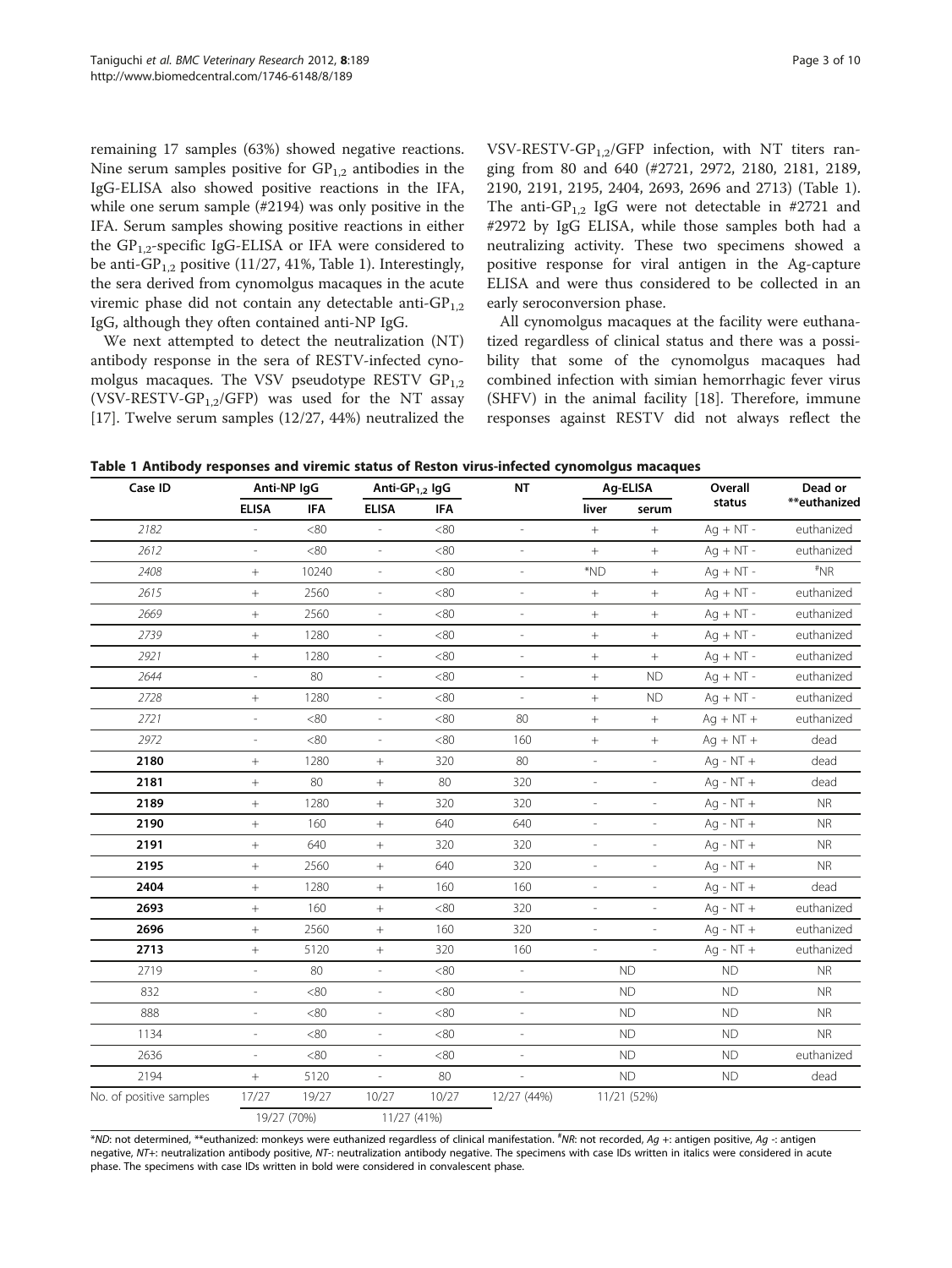clinical manifestation. For these reasons, we defined "convalescent" or "non-convalescent" based only upon serological findings.

It is noteworthy that, among the serum samples that were positive for viral antigen and negative for the NT antibody (Ag +, NT -), all nine serum samples were negative for anti- $GP_{1,2}$  antibodies, whereas only two samples were negative for anti-NP antibodies. On the other hand, all of the ten serum samples that were negative for viral antigen and positive for the NT antibody (Ag -, NT +) were positive for both anti- $GP_{1,2}$  and anti-NP antibodies. This finding indicates that the anti- $GP_{1,2}$  antibody may therefore increase in cynomolgus macaques in the convalescent phase, while anti- $GP_{1,2}$  antibody is rarely detectable in the acute viremic phase of infection.

#### Multiplex assay for cytokines and chemokines in the cynomolgus macaque sera

Ebola virus infection triggers the expression of several proinflammatory cytokines/chemokines [[11,19,20\]](#page-8-0). To examine whether the convalescence from the RESTV infection correlates with the circulating proinflammatory cytokines/chemokines, eleven RESTV-infected cynomolgus macaque serum samples were subjected to a multiplex cytokine analysis. Since we do not know when the infection occurred for each cynomolgus macaque, it is still unclear whether the sera represented an early or late stage of infection. We used seven convalescent phase sera (Ag-, NT +: #2404, 2181, 2189, 2693, 2696, 2713, 2180), and four acute viremic phase sera  $(Ag +, NT -$ : #2182, 2612, 2739, 2921). Among the 27 serum samples, only these 11 serum samples were available for multiplex assay. Since the sera were heat-inactivated at 56°C for 30 min prior to being subjected to the multiplex analysis, some cytokines, such as GM-CSF and IL-2, which were previously shown to be elevated in some RESTV infected cynomolgus macaques [\[14](#page-8-0)], could not be measured in the assay.

We found that concentrations of several proinflammatory cytokines/chemokines (e.g., IFNγ, IL8, IL-12, IL-1ra, and MIP1 $\alpha$ ) were significantly higher in convalescent than in acute phase sera (Figure [1](#page-4-0)). This observation is similar to the previous studies showing elevated concentrations of proinflammatory cytokines/chemokines in the convalescent or asymptomatic human cases [\[12,13](#page-8-0)]. In contrast, the concentrations of the five cytokines/chemokines (e.g., IFNα, IP-10, MIP1β, IL-6, and TNFα) did not differ significantly between the two groups (Figure [2](#page-5-0)). Furthermore, the concentration of MCP-1, one of the proinflammatory chemokines, was lower in the convalescent than in the non-convalescent sera (Figure [2\)](#page-5-0). These data indicated that IFN-γ, IL-8, IL-12, IL-1ra or MIP1α might therefore be involved with the host immune responses in the convalescent phase of RESTV infection.

#### **Discussion**

We previously developed a RESTV NP-specific IgG-ELISA and IFA that proved to be useful for the seroepidemiological studies of cynomolgus macaques during the RESTV epizootic in the Philippines in 1996 [[6-8](#page-8-0)]. The assays based on recombinant NP are sensitive for the detection of RESTV-specific antibodies. On the other hand, anti-GP<sub>1,2</sub> antibodies are elicited in EBOVinfected human cases and are believed to have protective roles against lethal EBOV infection [[21](#page-8-0),[22](#page-8-0)]. In the present study, in order to gain insight into the IgG responses during the recovery from infection with RESTV, anti-NP, anti-GP<sub>1,2</sub>, and neutralizing antibodies and the level of viremia in the serum specimens were analyzed. The data presented herein showed that the anti-GP<sub>1,2</sub> response, rather than the anti-NP response, was correlated with both the lack in viremia and the neutralizing activities in the sera of RESTV-infected cynomolgus macaques. There may be at least two possibilities for the lack of anti- $GP_{1,2}$  IgG in the acute phase samples. It is known that soluble GP (sGP), which does not contain membrane anchor, is secreted during ebolaviruses infection, and it can absorb the anti- $GP_{1,2}$  antibodies [\[23](#page-8-0)]. The other possibility is that apoptosis of lymphocytes is induced during RESTV infection and the resulting host immune responses may thus be abrogated. Although the precise mechanism of action is still unknown, it is likely that no IgG responses to RESTV  $GP_{1,2}$  are induced in the cynomolgus macaques during the acute phase of infection.

Since the cynomolgus macaques at the facility where the RESTV epizootic occurred were euthanized, sequential serum specimens from each cynomolgus macaque were not available. It is also difficult to determine when each cynomolgus macaque became infected with RESTV. We found that three specimens that have anti-GP antibodies were obtained from dead monkeys (#2180, 2181 and 2194), however, it is difficult to conclude whether RESTV infection caused their death because of the possibility of succumbing to infection by SHFV or some other agents. It is predicted that, among the serum samples examined here, nine were acute phase samples because they were positive in Ag-ELISA or immunohistochemistry [\[3,15\]](#page-8-0) (Table [1](#page-2-0)). On the other hand, all but one (serum #2194) of the anti-GP<sub>1,2</sub>positive serum samples were Ag negative. Therefore, these cynomolgus macaques were considered to be in the convalescent phase of RESTV infection. In this regard, the presence of the anti- $GP_{1,2}$  antibody is thought to be a useful indicator for convalescence in cynomolgus macaques infected with RESTV.

Aberrant proinflammatory cytokines/chemokines are a significant factor implicated in the disease progression of EBOV- and SUDV-infected human cases and experimentally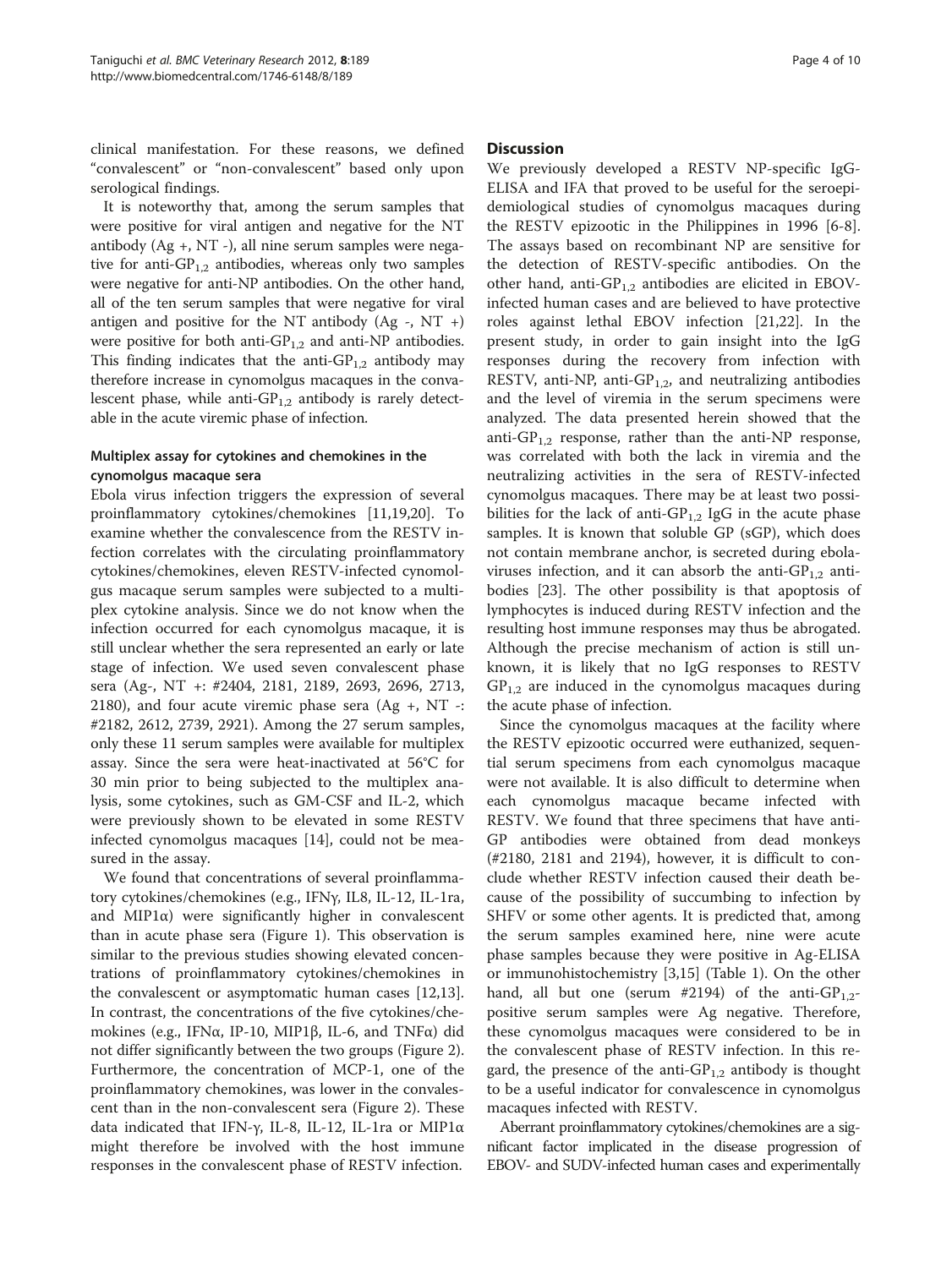<span id="page-4-0"></span>

infected cynomolgus macaques [\[10,11,24\]](#page-8-0). In addition, a balanced proinflammatory response is believed to be a critical factor for determining the disease outcome [\[25,26](#page-8-0)]. We focused on the circulating inflammatory cytokines/chemokines in RESTV-infected cynomolgus macaques and examined their relationship with convalescence. We thus found the concentrations of several proinflammatory cytokines/ chemokines, such as IFNγ, IL8, IL-12, and MIP1α, to be

significantly higher in convalescent sera than in nonconvalescent sera. Gupta et al. (2012) recently demonstrated that convalescent serum samples obtained from BDBVinfected human cases include high concentrations of IL-1α, IL1β, IL6, TNFα, and MCP-1 [\[13](#page-8-0)]. Although the exact profiles of proinflammatory cytokines/chemokines shown in our study are different from those reported by Gupta et al., these differences are considered most likely to be due to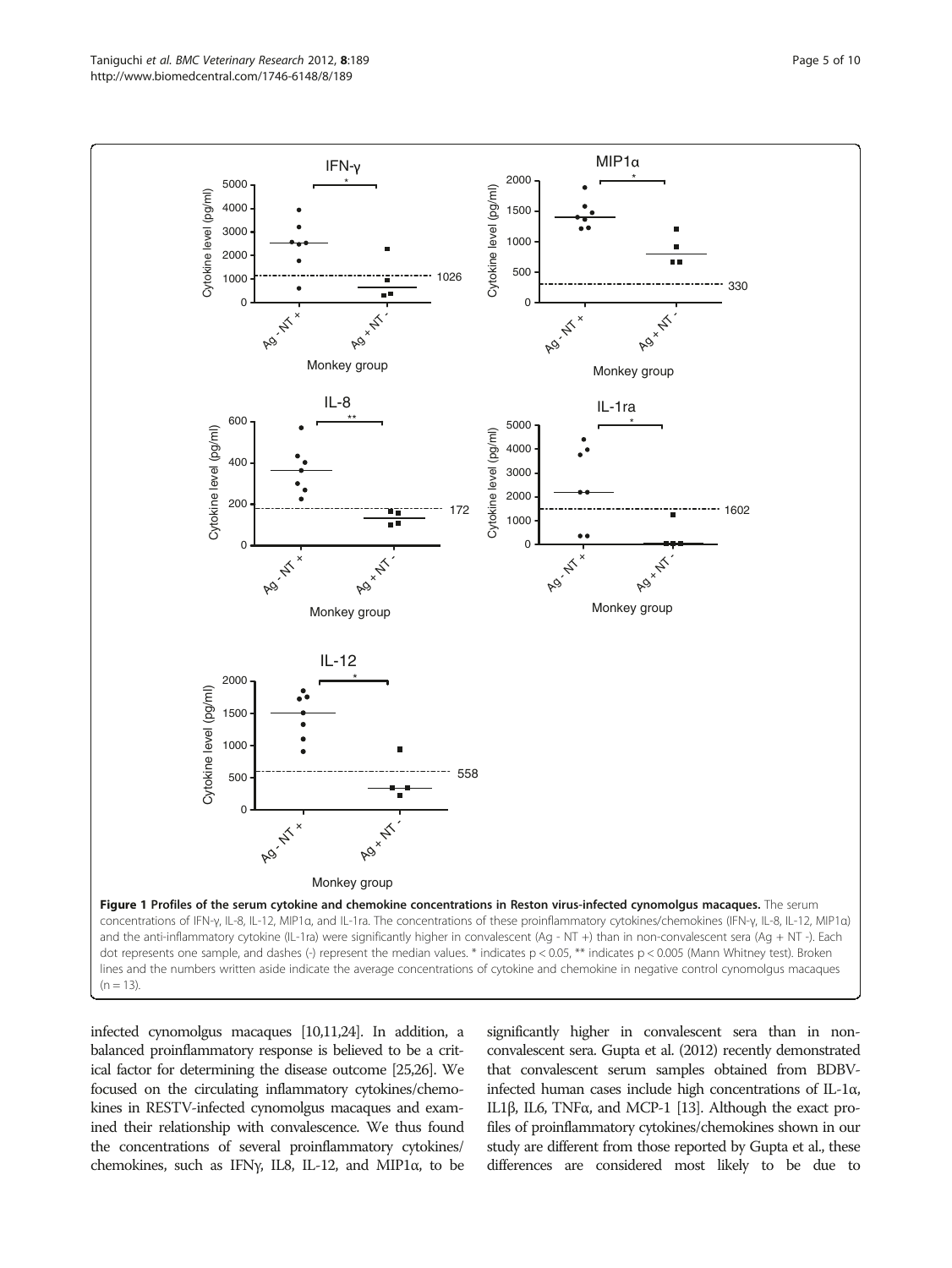<span id="page-5-0"></span>

differences among ebolaviruses (RESTV vs. BDBV), host species (cynomolgus macaques vs. humans), and differences related to the disease phase when the samples were obtained. It is possible that the upregulation of the proinflammatory innate immune responses contributed to the recovery from RESTV infection in cynomolgus macaques.

In rhesus monkeys experimentally infected with a lethal dose of EBOV, anti-inflammatory cytokines, such as IL-13 and IL-1ra, are highly elevated in the acute phase [[11\]](#page-8-0). In

human Ebola VHF patients, increased concentrations of IL-10 and IL-1ra have been shown in fatal cases, thus suggesting that the mixed anti-inflammatory response syndrome (MARS) contributes to the pathogenesis of the hemorrhagic fever caused by ebolaviruses. Since all of the cynomolgus macaques involved in the epizootic were euthanized at the affected facility, the actual fate of the cynomolgus macaques was not clear, and some might have survived the infection. Our data obtained using the sera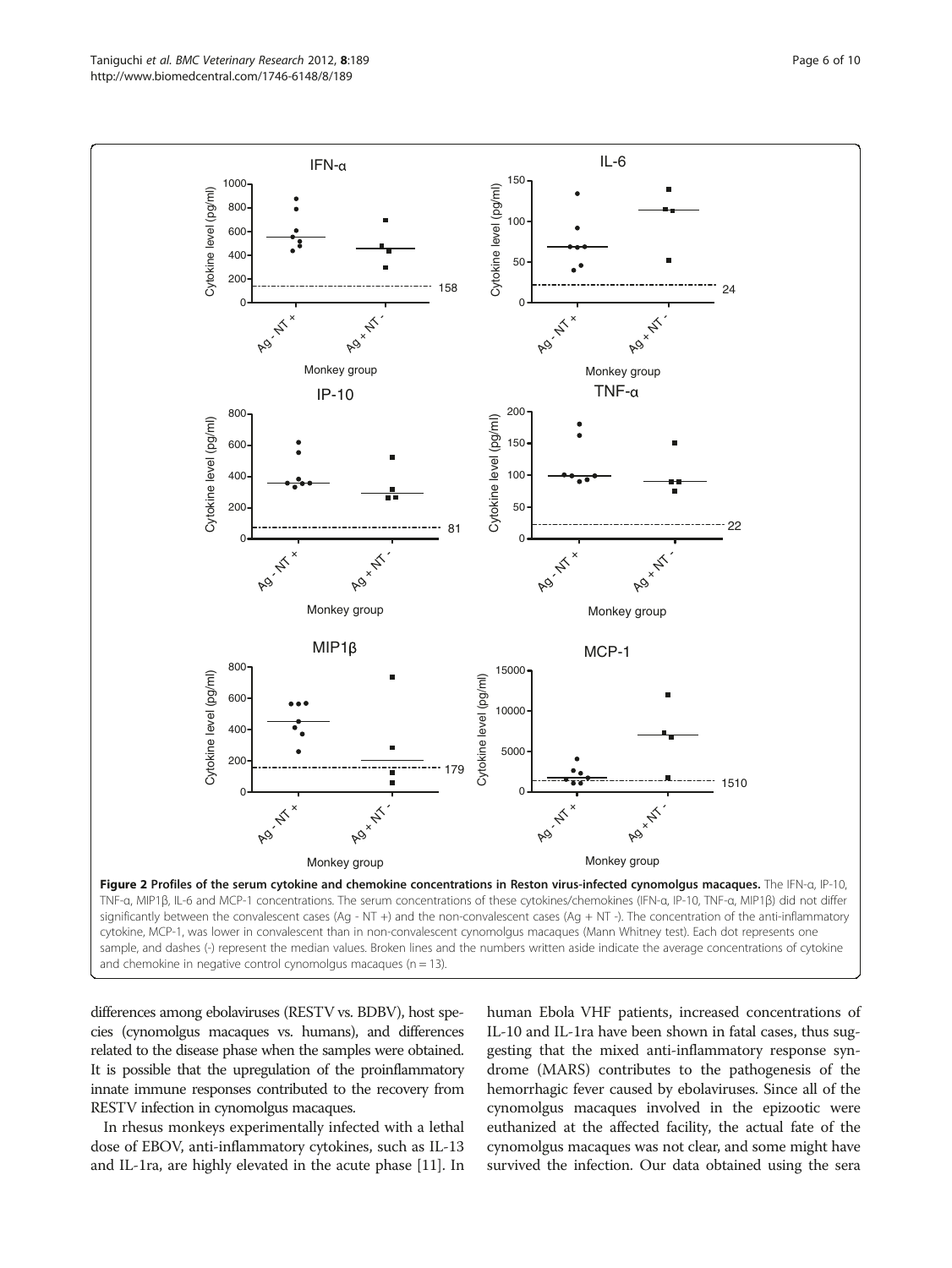from cynomolgus macaques in the RESTV epizootic showed higher IL-1ra responses in the convalescent phase than in the non-convalescent phase (Figure [1](#page-4-0)). There were no significant differences in the concentration of IL-10 between the two groups (data not shown). This suggests that, unlike other ebolaviruses infections, RESTV does not induce MARS, which is characterized by an elevated induction of IL1ra in the acute phase.

In conclusion, we have shown that the anti- $GP_{1,2}$ responses, rather than the anti-NP responses, in cynomolgus macaques naturally infected with RESTV were specifically detected in the convalescent stage of RESTV infection. In addition, a high concentration of proinflammatory cytokines/chemokines was observed in the convalescent phase. Therefore, the anti- $GP_{1,2}$  response and the upregulation of the specific proinflammatory response might be useful indicators of convalescence from RESTV infection in cynomolgus macaques.

## Conclusions

In this study, we analyzed the humoral responses in cynomolgus macaque serum samples collected during the 1996 Reston outbreak in the Philippines and demonstrated that the anti-RESTV  $GP_{1,2}$  response and the proinflammatory innate response play significant roles in the convalescence from RESTV infection in cynomolgus macaques.

## Methods

#### Sera

Twenty-seven cynomolgus macaque serum samples were obtained from the cynomolgus macaque facility in the Philippines where the 1996 RESTV epizootic occurred [[27\]](#page-8-0). The serum specimens in the affected facility were collected under quarantine of the Philippines. Nineteen of the 27 samples were previously subjected to an antigen capture ELISA. Nine of the samples were found to be RESTV antigen-positive, and the remaining 10 were considered to be antigen-negative [[15\]](#page-8-0). The serum specimens were treated at 56°C for 30 minutes and virus in the cynomolgus macaque serum samples were inactivated. As negative controls for the IgG-ELISA and IFA, we used serum samples from 102 cynomolgus macaques collected at the Tsukuba Primate Research Center (TPRC) in Japan. As positive controls for the IgG-ELISA and IFA, two rabbits were immunized four times with the histidine-tagged ectodomain of the RESTV glycoprotein ( $GP_{1,2}$ ) (RESTV  $GP_{1,2}\Delta TM$ ). The histidine-tagged RESTV  $GP_{1,2}\Delta TM$  of a 1996 RESTV [[28\]](#page-9-0) was prepared and purified as described below. The sera were collected from the rabbits, inactivated, and stored at 4°C until use. The experiments with animals were performed in accordance with the Animal Experimentation Guidelines of the National Institute of Infectious Diseases. The protocol was approved by the Institutional Animal Care

and Use Committee of the institute (Permit number: 990163 and 109075).

## Expression and purification of the recombinant RESTV  $GP_{1,2}$  ectodomain

A recombinant baculovirus that expresses RESTV  $GP_{1,2}\Delta TM$  was used to prepare recombinant RESTV  $GP_{1,2}$  for the IgG-ELISA [[16\]](#page-8-0). Briefly, a recombinant baculovirus carrying the ectodomain of RESTV  $GP_{1,2}$ (DDBJ accession no. AB050936) with histidine-tag sequences at its 3'-terminus was infected into Tn5 cells at a multiplicity of infection (moi) of 1. The cells were collected, washed with PBS, and then lysed in PBS containing 1% Nonidet P40 (NP-40) on ice for 15 min. After being centrifuged, the recombinant RESTV  $GP_{1,2}\Delta TM$  was purified with  $Ni^{2+}$ -agarose beads (QIA-GEN, Hilden, Germany) and His Bind Kits (Novagen, Darmstadt, Germany). The purified recombinant RESTV  $GP_{1,2}\Delta TM$  was used for the IgG-ELISA specific for RESTV  $GP_{1,2}$ . Lysates of Tn5 cells infected with baculovirus with a deleted polyhedrin gene, Ac-ΔP, were similarly processed and then used as negative control antigen in the IgG-ELISA described below.

## RESTV GP<sub>1,2</sub>-specific IgG-ELISA

Ninety-six well plates were coated with the RESTV  $GP_{1,2}\Delta TM$  or with negative control antigen in 100 µl of PBS and incubated overnight at 4°C. The plates were washed three times with PBS containing 0.05% Tween 20 (PBS-T), and then 200 μl of PBS-T containing 5% skim milk (SKIM-PBS-T) was added to each well and incubated for 2 hr at 37°C. The cynomolgus macaque sera were diluted at 1:100, 1:400, 1:1,600, and 1:6,400 in SKIM-PBS-T, and the hyperimmune rabbit sera were four-fold serially diluted from 1:1,000 to 1:64,000 in SKIM-PBS-T. One hundred microliters of each serum dilution was added to the antigen-coated wells and incubated for 1 hr at 37°C. After they were washed three times with PBS-T, the wells were further reacted with either HRP-conjugated goat anti-human IgG  $(H + L)$ (Lot:60504974, ZyMED) or HRP-conjugated goat antirabbit IgG (H + L) (Lot:398581A, ZyMED) at a dilution of 1:1,000 in SKIM-PBS-T. After being washed three times again with PBS-T, the ABTS substrate (Roche Diagnostics) was added to the wells. Then, the plates were incubated for 30 minutes at 37°C, and the OD values of the wells at 405 nm were measured. Adjusted OD values were calculated by subtracting the OD value of the wells coated with the negative control antigen from that of the wells coated with RESTV  $GP_{1,2}\Delta TM$ .

#### RESTV NP-specific IgG-ELISA

The NP-specific IgG-ELISA, which is similar to the  $GP_{1,2}$ -specific ELISA except for the purified recombinant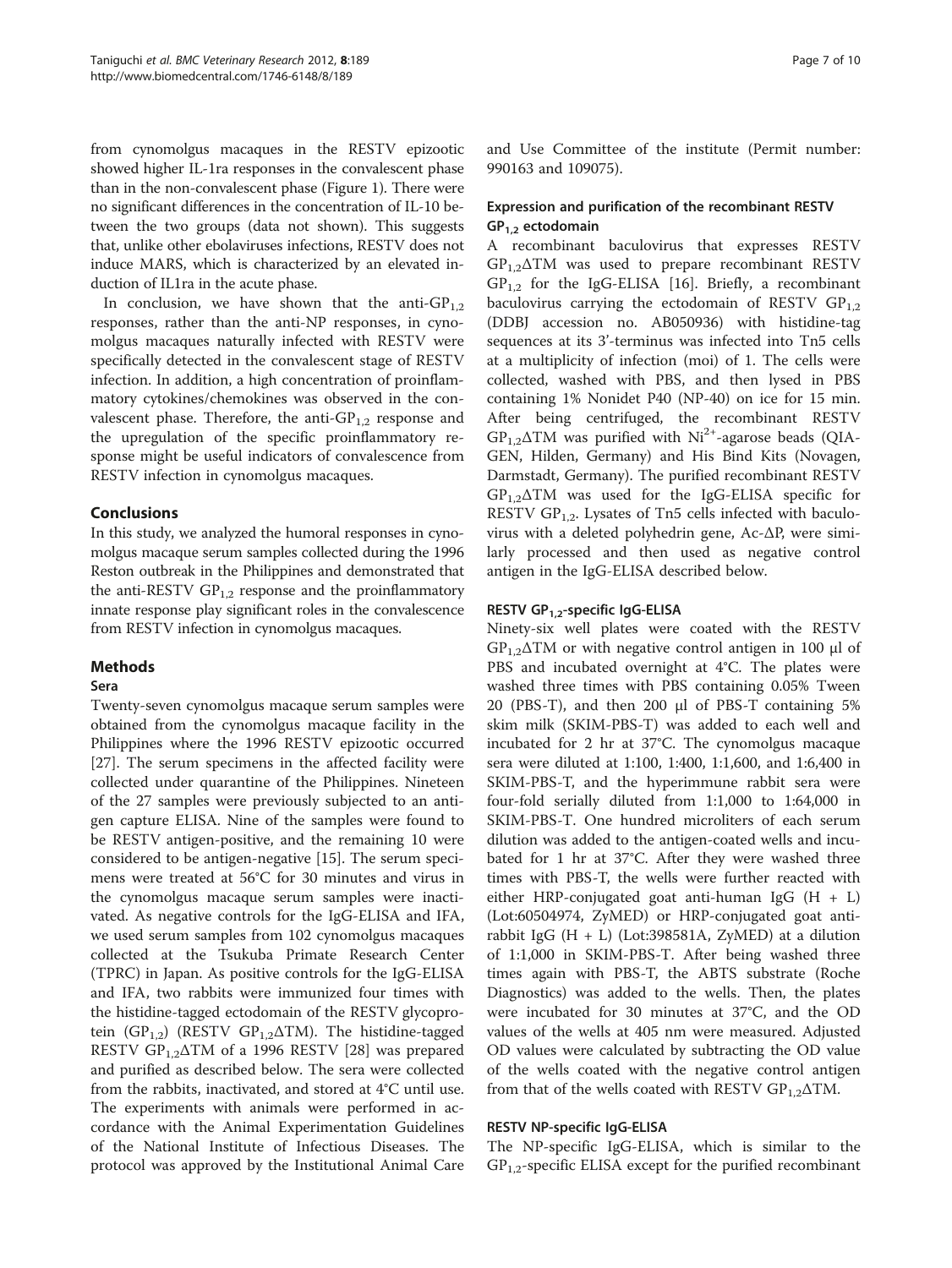RESTV NP with a histidine tag at the C-terminus, has been previously reported [[6](#page-8-0),[16](#page-8-0)].

### ELISA index and determination of the cut-off value for the IgG-ELISA

The sum of the OD values of serum dilutions at 1:100, 1:400, 1:1,600, and 1:6,400 for each specimen was calculated and designated as an "ELISA index" in the IgG-ELISA. The mean plus three standard deviations (SD) of the ELISA indices for the IgG-ELISAs was calculated using serum samples from uninfected TPRC cynomolgus macaques and was used as the cut-off value for the IgG-ELISAs.

#### Indirect immunofluorescent antibody assay (IFA) specific for RESTV NP and  $GP_1$ ,

The IFA specific for RESTV NP was reported previously [[8\]](#page-8-0). In the present study, a RESTV  $GP_{1,2}$ -specific IFA was established using stably RESTV  $GP_{1,2}$ -expressing HeLa cells. HeLa cell line was purchased from the American Type Culture Collection and used. The RESTV GP<sub>1,2</sub> cDNA of a 1996 RESTV was subcloned into a mammalian expression plasmid, pKS336, to generate pKS336-RESTV-GP<sub>1.2</sub>. The HeLa cells expressing RESTV  $GP_{1,2}$  were selected in a medium containing 2 μg/ml of blasticidin-S-hydrochloride (Sigma, St. Lois, MO) after transfection with pKS336-RESTV-GP<sub>1.2</sub> using the FuGENE HD Transfection Reagent (Roche Diagnostics, Germany). The cells were trypsinized, washed with PBS, and mixed with normal HeLa cells, and were then spotted on 14 well Teflon-coated glass slides, air dried, and fixed with acetone at room temperature for 5 min. The slides were stored at -80°C until use.

The slides were thawed and dried just before use. The serum specimens were 2-fold serially diluted in PBS, and a 20 μl aliquot of each dilution was applied to the wells of the antigen slides and incubated at 37°C for 1 hr in a humidified chamber. Then the antigen slides were washed with PBS and reacted with 20 μl per well of FITC-conjugated goat anti-human IgG  $(H + L)$  (ZyMax lot: 415460A, Invitrogen, CA, U.S.A.) for cynomolgus macaque sera and FITC-conjugated goat anti-rabbit IgG (H + L) (ZyMax lot: 402686A, Invitrogen, CA, U.S.A.) for rabbit hyperimmune sera at a dilution of 1:100. After incubation at 37°C for 1 hr, the slides were washed with PBS and covered with micro cover glasses. The slides were examined for the staining pattern under a fluorescent microscope. The antibody titer in the IFA was determined as the reciprocal of the highest dilution showing positive staining.

## RESTV neutralization (NT) assay using VSV-RESTV-GP $_{1,2}$ / GFP

The VSV pseudotype bearing RESTV  $GP_{1,2}$ , VSV-RESTV- $GP_{1,2}/GFP$  was generated essentially according to the

method described for the VSV pseudotype bearing SARS-CoV S protein [\[29\]](#page-9-0), except that pKS336-RESTV-GP<sub>1.2</sub> was used in the present study [[17](#page-8-0)]. Briefly, 293 T cells were prepared in 24 well plates at 20-30% confluency. The cells were transfected with  $pKS336-RESTV-GP<sub>1,2</sub>$  using FuGENE HD. The cells were then cultured for 24 hr and inoculated with VSV ΔG\*/GFP pseudotyped with the VSV-G protein at a moi of 5, adsorbed for 1 hr at 37°C, and then washed with DMEM-5% FCS and cultured for 24 hr. The culture supernatants were collected and centrifuged at 1,000 rpm to remove cell debris. Thereafter, the supernatants were stored at -80°C as VSV-RESTV-GP<sub>1.2</sub>/ GFP. The infectivity titer of VSV-RESTV-GP $_{1,2}/$ GFP, harboring the VSV  $\Delta G^* / GFP$  genome, was determined by counting the number of GFP-positive cells under a fluorescent microscope upon infection into Vero E6 cells, as described previously. Briefly, VSV-RESTV-GP<sub>1,2</sub>/GFP was 3.2 (0.5  $log_{10}$ )-fold serially diluted with DMEM-5% FCS and then inoculated to Vero E6 cells seeded in 96 well culture plates. The cells were incubated at  $37^{\circ}$ C in a  $CO_{2}$  incubator for 24 hr. Then, GFP-positive cells were detected and counted under a fluorescent microscope (BZ-9000; KEYENCE, Osaka, Japan), and the infectious units (IU) of the pseudotyped VSV were calculated.

The serum samples were serially diluted in DMEM-5% FCS, and a 50 μl aliquot of each dilution was mixed with the same volume of DMEM-5% FCS containing 1,000 IU of VSV-RESTV-GP<sub>1.2</sub>/GFP and incubated for 1 hr at 37°C. The mixture was inoculated into Vero E6 cells and incubated for 24 hr. The number of GFPpositive infected cells was counted, and serum dilutions with 50% neutralization (NT $_{50}$ ) were identified.

## Multiplex assay for cytokines and chemokines in the cynomolgus macaque sera

Eleven RESTV-infected cynomolgus macaque serum samples were inactivated at 56°C for 30 min, diluted 1:10 in the assay diluent supplied with the Human Cytokine 25-Plex antibody bead kit (Invitrogen, CA), and were subjected to a multiplex cytokine analysis using a Luminex 100 instrument (Luminex Co., Austin, TX) according to the manufacturer's instructions. This Human Cytokine 25-Plex antibody bead kit was previously used to cynomolgus macaque sera and the crossreactivity was confirmed [[30\]](#page-9-0). As negative controls, we used sera from 13 cynomolgus macaques bred at the TPRC and investigated the cytokine concentrations of these serum samples.

#### Abbreviations

Ag: Antigen; BDBV: Bundibugyo ebolavirus; EBOV: Ebola virus; ELISA: Enzymelinked immunosorbent assay; GP<sub>1,2</sub>: Glycoprotein; GP<sub>1,2</sub>**Δ**TM: Ectodomain of the RESTV glycoprotein; VHF: Viral hemorrhagic fever; IFA: Immunofluorescent antibody assay; MARS: Mixed anti-inflammatory response syndrome; NP: Nucleoprotein; NP-40: Nonidet P40; NT: Neutralization; PBS-T: PBS containing 0.05% Tween 20; RESTV: Reston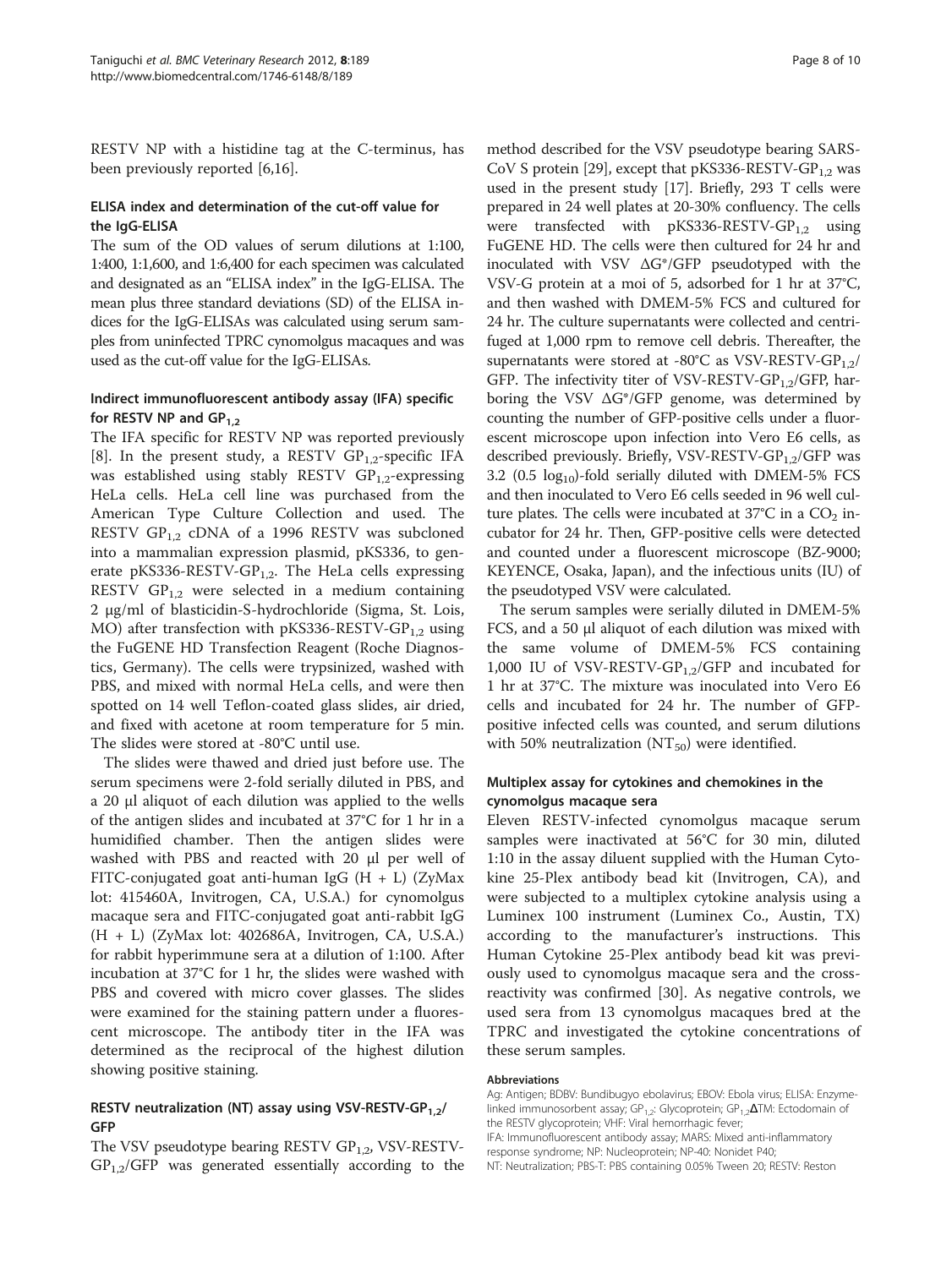<span id="page-8-0"></span>virus; SD: Standard deviation; SHFV: Simian hemorrhagic fever virus; SKIM-PBS-T: PBS-T containing 5% skim milk; TPRC: Tsukuba Primate Research Center; VSV: Vesicular stomatitis Indiana virus; VSV-RESTV-GP<sub>1.2</sub>/GFP: VSV pseudotype bearing RESTV GP<sub>12</sub>.

#### Competing interests

The authors declare that they have no competing interests.

#### Authors' contributions

ST, TI, SF, and SM designed the experiments and analyzed the experimental data. ST and SF prepared the manuscript. SM supervised the experiments and helped draft the manuscript. YS, SW, and II helped to perform the experiments. NN performed the multiplex assay. YY and MM prepared the serum samples. TI, TM, YI, MS, HA and SK supervised the experiments. All authors have read and approved the final manuscript.

#### Acknowledgements

We are grateful to the staff at the Special Pathogens Laboratory, National Institute of Infectious Diseases, and at the Biomedical Science Laboratory, University of Tokyo.

This work was supported in part by a grant-in-aid from the Ministry of Health, Labor and Welfare of Japan (grants H22-shinkou-ippan-006) and the Japan Society for the Promotion of Science KAKENHI.

#### Author details

<sup>1</sup>Special Pathogens Laboratory, Department of Virology 1, National Institute of Infectious Diseases, 4-7-1 Gakuen, Musashimurayama, Tokyo 208-0011, Japan. <sup>2</sup>Department of Biomedical Science, Graduate School of Agricultural and Life Sciences, University of Tokyo, 1-1-1 Yayoi, Bunkyo-ku, Tokyo 113-8657, Japan. <sup>3</sup>Department of Virology, Tohoku University Graduate School of Medicine, 2-1 Seiryo-machi, Aoba-ku, Sendai, Japan. <sup>4</sup>Department of Pathology, National Institute of Infectious Diseases, 4-7-1 Gakuen, Musashimurayama, Tokyo 208-0011, Japan. <sup>5</sup>Department of Microbiology and Immunology, The University of Texas Medical Branch at Galveston, Mary Moody Northen Pavilion 3.206D, 301 University Boulevard Galveston, Texas, TX 77555-0436, USA. <sup>6</sup>Veterinary Public Health Specialist, Aralia St., Ayala Westgrove Heights, Silang, Cavite 4118, Philippines. <sup>7</sup>Faculty of Medicine, The University of Tokyo, Bunkyo-ku, Tokyo, Japan. <sup>8</sup>Department of Veterinary Microbiology, Graduate School of Agricultural and Life Sciences, University of Tokyo, 1-1-1 Yayoi, Bunkyo-ku, Tokyo 113-8657, Japan.

#### Received: 15 June 2012 Accepted: 4 October 2012 Published: 11 October 2012

#### References

- 1. Kuhn JH, Becker S, Ebihara H, Geisbert TW, Jahrling PB, Kawaoka Y, Netesov SV, Nichol ST, Peters CJ, Volchkov VE, Ksiazek TG: Family \_filoviridae. In Virus taxonomy - ninth report of the international committee on taxonomy of viruses. Edited by King Andrew MQ, Adams Michael J, Carstens Eric B, Lefkowitz Elliot J. London, United Kingdom: Elsevier/Academic Press; 2011:665–671.
- 2. Morikawa S, Saijo M, Kurane I: Current knowledge on lower virulence of Reston Ebola virus (in French: connaissances actuelles sur la moindre virulence du virus Ebola Reston). Comp Immunol Microbiol Infect Dis 2007, 30(5–6):391–398.
- 3. Ikegami T, Miranda ME, Calaor AB, Manalo DL, Miranda NJ, Niikura M, Saijo M, Une Y, Nomura Y, Kurane I, et al: Histopathology of natural Ebola virus subtype Reston infection in cynomolgus macaques during the Philippine outbreak in 1996. Exp Anim 2002, 51(5):447–455.
- Miranda ME, Miranda NL: Reston ebolavirus in humans and animals in the Philippines: a review. *J Infect Dis* 2011, 204(Suppl 3):S757-S760.
- 5. Barrette RW, Metwally SA, Rowland JM, Xu L, Zaki SR, Nichol ST, Rollin PE, Towner JS, Shieh WJ, Batten B, et al: Discovery of swine as a host for the Reston ebolavirus. Science 2009, 325(5937):204–206.
- Saijo M, Niikura M, Morikawa S, Ksiazek TG, Meyer RF, Peters CJ, Kurane I: Enzyme-linked immunosorbent assays for detection of antibodies to Ebola and Marburg viruses using recombinant nucleoproteins. J Clin Microbiol 2001, 39(1):1–7.
- 7. Ikegami T, Saijo M, Niikura M, Miranda ME, Calaor AB, Hernandez M, Manalo DL, Kurane I, Yoshikawa Y, Morikawa S: Immunoglobulin G enzyme-linked

immunosorbent assay using truncated nucleoproteins of Reston Ebola virus. Epidemiol Infect 2003, 130(3):533–539.

- 8. Ikegami T, Saijo M, Niikura M, Miranda ME, Calaor AB, Hernandez M, Manalo DL, Kurane I, Yoshikawa Y, Morikawa S: Development of an immunofluorescence method for the detection of antibodies to ebola virus subtype Reston by the use of recombinant nucleoproteinexpressing HeLa cells. Microbiol Immunol 2002, 46(9):633–638.
- 9. Baize S, Leroy EM, Georges-Courbot MC, Capron M, Lansoud-Soukate J, Debre P, Fisher-Hoch SP, McCormick JB, Georges AJ: Defective humoral responses and extensive intravascular apoptosis are associated with fatal outcome in ebola virus-infected patients. Nat Med 1999, 5(4):423–426.
- 10. Wauquier N, Becquart P, Padilla C, Baize S, Leroy EM: Human fatal Zaire ebola virus infection is associated with an aberrant innate immunity and with massive lymphocyte apoptosis. PLoS Negl Trop Dis 2010, 4(10):e837.
- 11. Ebihara H, Rockx B, Marzi A, Feldmann F, Haddock E, Brining D, Lacasse RA, Gardner D, Feldmann H: Host response dynamics following lethal infection of Rhesus macaques with Zaire ebolavirus. J Infect Dis 2011, 204(Suppl 3):S991–S999.
- 12. Leroy EM, Baize S, Volchkov VE, Fisher-Hoch SP, Georges-Courbot MC, Lansoud-Soukate J, Capron M, Debre P, McCormick JB, Georges AJ: Human asymptomatic ebola infection and strong inflammatory response. Lancet 2000, 355(9222):2210–2215.
- 13. Gupta M, MacNeil A, Reed ZD, Rollin PE, Spiropoulou CF: Serology and cytokine profiles in patients infected with the newly discovered Bundibugyo ebolavirus. Virology 2012, 423(2):119–124.
- 14. Hutchinson KL, Villinger F, Miranda ME, Ksiazek TG, Peters CJ, Rollin PE: Multiplex analysis of cytokines in the blood of cynomolgus macaques naturally infected with ebola virus (Reston serotype). J Med Virol 2001, 65(3):561–566.
- 15. Ikegami T, Niikura M, Saijo M, Miranda ME, Calaor AB, Hernandez M, Acosta LP, Manalo DL, Kurane I, Yoshikawa Y, et al: Antigen capture enzymelinked immunosorbent assay for specific detection of Reston ebola virus nucleoprotein. Clin Diagn Lab Immunol 2003, 10(4):552–557.
- 16. Taniguchi S, Watanabe S, Masangkay JS, Omatsu T, Ikegami T, Alviola P, Ueda N, Iha K, Fujii H, Ishii Y, et al: Reston ebolavirus antibodies in bats, the Philippines. Emerg Infect Dis 2011, 17(8):1559-1560.
- 17. Sayama Y, Demetria C, Saito M, Azul RR, Taniguchi S, Fukushi S, Yoshikawa T, Iizuka I, Mizutani T, Kurane I, et al: A seroepidemiologic study of Reston ebolavirus in swine in the Philippines. BMC Vet Res 2012, 8:82.
- 18. Rollin PE, Williams RJ, Bressler DS, Pearson S, Cottingham M, Pucak G, Sanchez A, Trappier SG, Peters RL, Greer PW, et al: Ebola (subtype Reston) virus among quarantined nonhuman primates recently imported from the Philippines to the United States. J Infect Dis 1999, 179(Suppl 1):S108-S114.
- 19. Hensley LE, Young HA, Jahrling PB, Geisbert TW: Proinflammatory response during ebola virus infection of primate models: possible involvement of the tumor necrosis factor receptor superfamily. Immunol Lett 2002, 80(3):169–179.
- 20. Baize S, Leroy EM, Georges AJ, Georges-Courbot MC, Capron M, Bedjabaga I, Lansoud-Soukate J, Mavoungou E: Inflammatory responses in ebola virus-infected patients. Clin Exp Immunol 2002, 128(1):163–168.
- 21. Wilson JA, Hevey M, Bakken R, Guest S, Bray M, Schmaljohn AL, Hart MK: Epitopes involved in antibody-mediated protection from ebola virus. Science 2000, 287(5458):1664–1666.
- 22. Prehaud C, Hellebrand E, Coudrier D, Volchkov VE, Volchkova VA, Feldmann H, Le Guenno B, Bouloy M: Recombinant ebola virus nucleoprotein and glycoprotein (Gabon 94 strain) provide new tools for the detection of human infections. J Gen Virol 1998, 79(Pt 11):2565–2572.
- 23. Volchkov VE, Volchkova VA, Slenczka W, Klenk HD, Feldmann H: Release of viral glycoproteins during ebola virus infection. Virology 1998, 245(1):110–119.
- 24. Sanchez A, Lukwiya M, Bausch D, Mahanty S, Sanchez AJ, Wagoner KD, Rollin PE: Analysis of human peripheral blood samples from fatal and nonfatal cases of ebola (Sudan) hemorrhagic fever: cellular responses, virus load, and nitric oxide levels. J Virol 2004, 78(19):10370–10377.
- 25. Bray M, Geisbert TW: Ebola virus: the role of macrophages and dendritic cells in the pathogenesis of ebola hemorrhagic fever. Int J Biochem Cell Biol 2005, 37(8):1560–1566.
- 26. Bray M, Mahanty S: Ebola hemorrhagic fever and septic shock. J Infect Dis 2003, 188(11):1613–1617.
- 27. Miranda ME, Ksiazek TG, Retuya TJ, Khan AS, Sanchez A, Fulhorst CF, Rollin PE, Calaor AB, Manalo DL, Roces MC, et al: Epidemiology of ebola (subtype